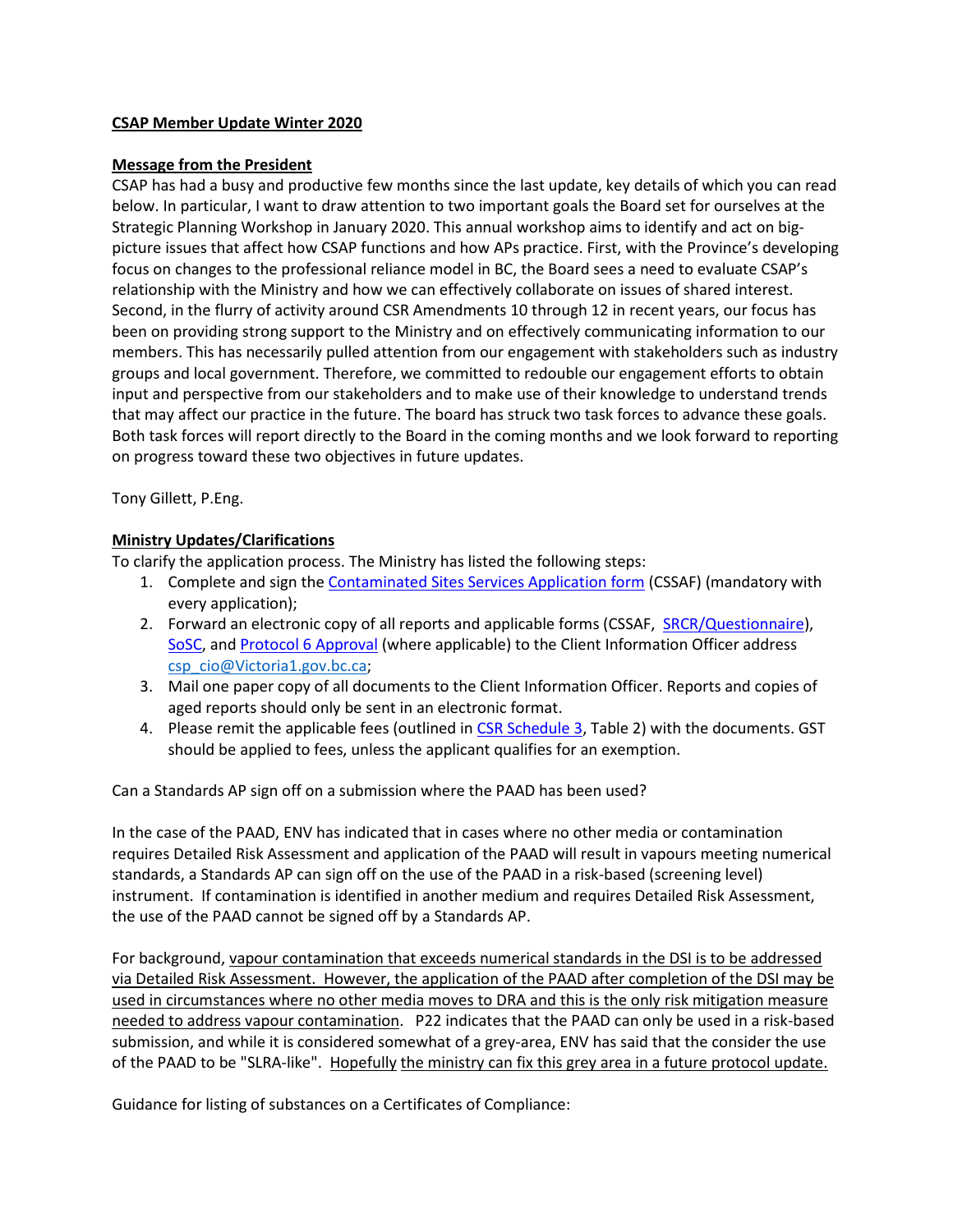Rather than listing substances in Certificates of Compliance which meet either Site Specific Standards and/or Background Concentrations as "remediated" Submitting AP's will be directed to review the Reports, SoSC and Instruments to determine the appropriate Schedule C listing of substances as per the examples below. These examples apply to both groundwater and soil contamination in which background concentrations are used to substitute for the CSR numerical standards.

• Example A (No physical remediation conducted) In this example you have a site where you have a background level/SSS of 15 ug/g for arsenic in soils and you are getting a CoC. Your site exceeds the arsenic numerical standard, but Protocol 4 or 9 permits the use of regional concentrations, so your site is not contaminated for arsenic. You do not undertake remediation as all the soils at the site meet the background/SSS level. Schedule C would list the following. Substances evaluated in soil for Commercial soil use: To meet local background concentrations/ To meet site-specific numerical standards:

o Arsenic CAS #

• Example B (Physical remediation conducted) The example would be you have a site where you have a local or regional background level/SSS of 15 ug/g for arsenic in soils and you are getting a CoC. You have a small pocket where the arsenic was 20 ug/g, which you excavated, and the confirmatory samples were below 15 ug/g. In this case you would enter the language as below in Schedule C indicating the site was "remediated" to a background level or SSS for arsenic in soils Substances remediated in soil for Commercial soil use:

To meet local background concentrations/ To meet site-specific numerical standards:

o Arsenic CAS #

A summary of previous Ministry Clarifications is available [here.](https://csapsociety.bc.ca/wp-content/uploads/Ministry-Updates-Spring-2018-to-Summer-2012.pdf)

#### **Performance Assessment Committee Updates**

BC ENV updated the SoSC (version 2.3) and posted a new fillable PDF. You can find CSAP's fillable version [here.](https://csapsociety.bc.ca/submission-package-forms/)

Please note that the ministry form does not include the P21 checklist for water use evaluation included in the CSAP SoSC. This checklist is not mandatory for inclusion with the SoSC, but does provide a thorough list of required information for water use determinations.

Reminder that completion of the CSAP Submission Transmittal Letter is mandatory and a hard copy must be provided with each submission for a legal instrument. Please note that dates and signatures for submission documents revised during the detailed screening process or performance assessment must be current. This includes the SoSC and draft legal instrument.

BC ENV has provided clarification for a comment on a P21 related Q&A presented at the Fall PD Workshop. The question and BC ENV clarification follow.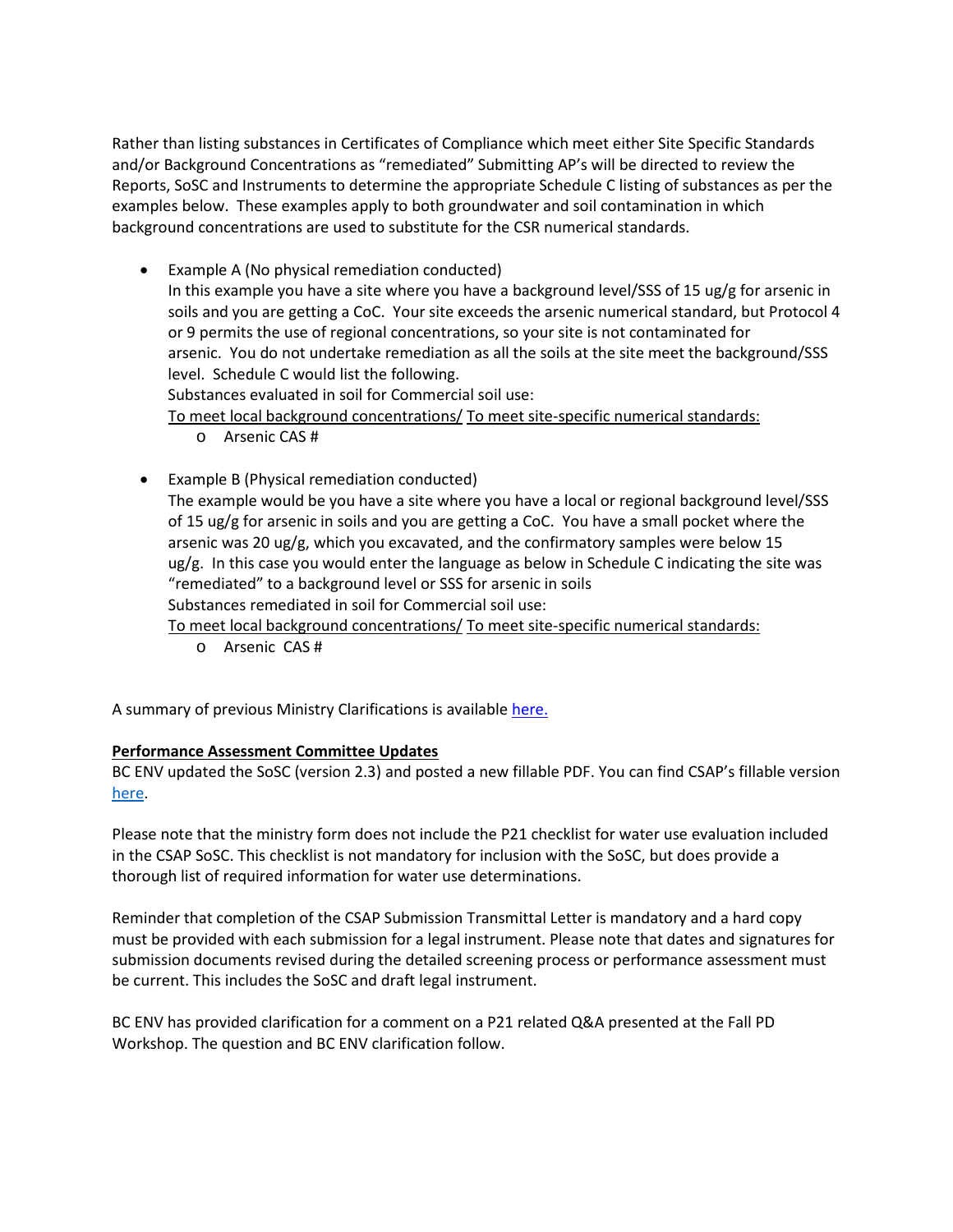**Q.** If your site lies within an area of a mapped aquifer, but one can demonstrate it is not actually an aquifer (i.e. hydraulic characteristics or water quality), is a Water Use Determination (WUD) required from BC ENV?

a. Yes

b. No

**A.** b) As long as it can be shown to meet Protocol 21 requirements, then no formal WUD is needed from BC ENV.

Annette Mortensen, Senior Contaminated Sites Officer provided the following clarification: Thank you for the opportunity to clarify the P21 question. While I agree that "no formal WUD is needed as long as it can be shown that the site meets the Protocol 21 requirements", the Q&A gave the impression that a mapped aquifer can be exempt from DW use by showing it does not have the required hydraulic characteristics. This exemption option is not available in P21, thus a WUD would be required if making this argument (see further details below). However, there is an exemption option in P21 for mapped aquifers with poor natural water quality and if the site fulfills this requirement there is no need for a WUD from ENV. The CSAP question, in its current form, includes both hydraulic characteristics and water quality and cannot be answered by a yes/no answer. To avoid confusion, I suggest rewording the question to include poor natural water quality only.

P21 specifies that current drinking water use applies to all mapped aquifers. For unconsolidated aquifers, this is described in Figure 1 and for bedrock aquifers additional text is included in Section 6.0 and Figure 4. In general, mapped unconsolidated aquifers fulfill the hydraulic yield requirements for a viable aquifer. The only site I have ever seen where this was not the case, was where the aquifer boundaries were not correctly mapped on IMap. Here a WUD application can be made to ENV showing that the mapped aquifer is not present on the site using site-specific data. For bedrock units, it is fairly common to measure yield in the shallow part of the aquifer that does not fulfill the requirements for a viable aquifer, however, the aquifer is mapped based on higher yielding fractures deeper in the bedrock. Thus, future drinking water use applies regardless of site-specific hydraulic data showing that the shallow part of the bedrock is not a viable aquifer. If a WUD application was made based on site-specific bedrock data alone, it would not be approved by ENV. The only option for a DW exemption would be a WUD showing that the shallow bedrock acts as a natural confining barrier (NCB) protecting the deeper more productive part of the bedrock (note, no WUD application has yet been approved showing the bedrock acts as a NCB).

Sites with poor natural water quality are exempt from future drinking water use if they fulfill one of the following requirements:

- TDS  $> 4000$
- site located within infilled marine/estuarine foreshore; or

• sodium/chloride above DW standards for sites within 500 m of a marine/estuarine foreshore. This applies to mapped aquifers as well and no WUD is required from ENV if the P21 requirements are fulfilled (note, this is described clearly in the text and the Figure 1 flowchart, however the bedrock flowchart could be updated to make this exemption clearer for mapped bedrock aquifers).

This advice is consistent with how Protocol 21 is written and how ENV has made WUD decisions since the release of Protocol 21. If CSAP find that the typical interpretation of P21 differs from the above advice, please let us know so it can be corrected.

## **Detailed & Administrative Screening Update Screening Notes**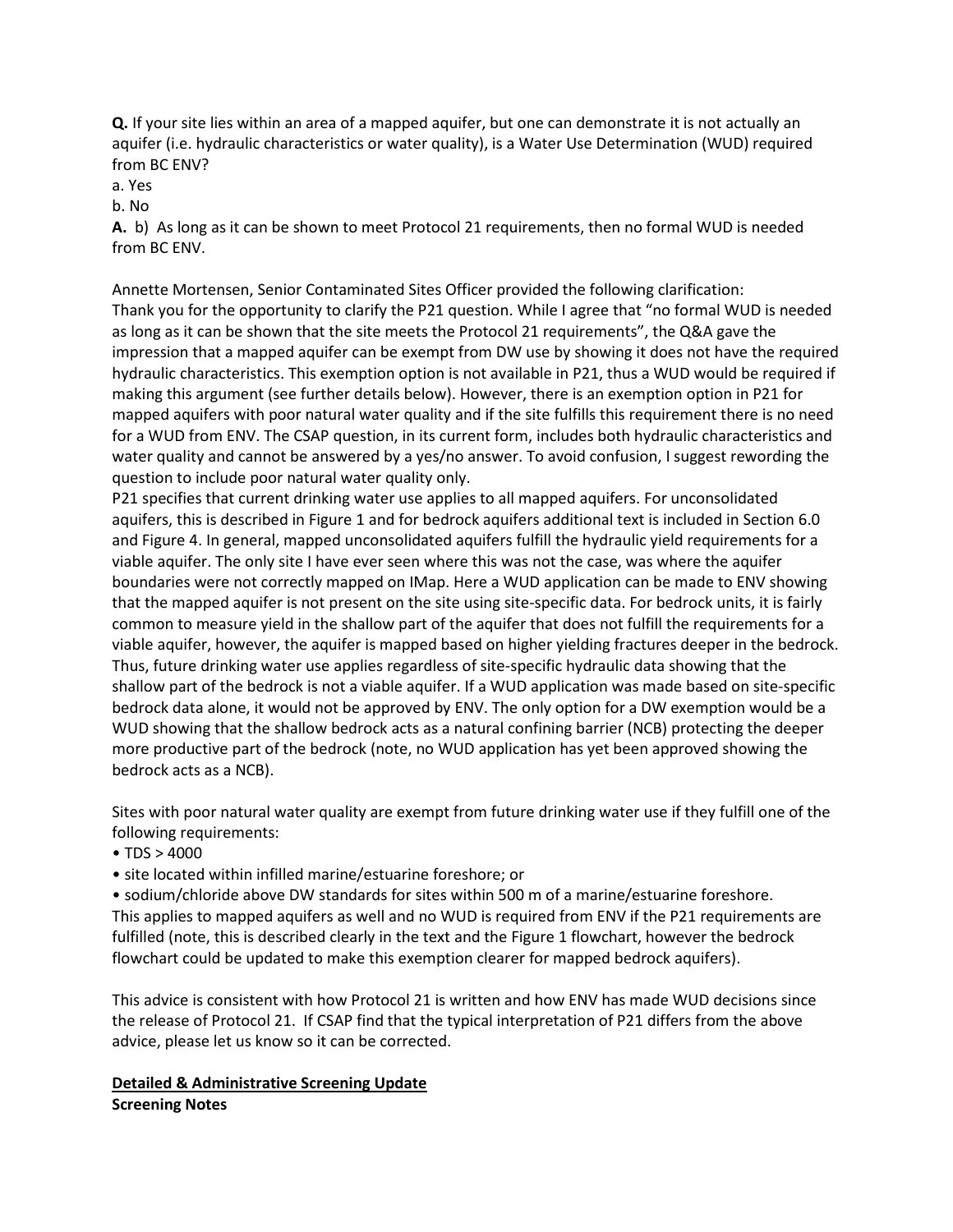#### • **Lessons learned**

To avoid lengthy discussions and back and forth between the preliminary screener (PS), detailed screener (DS) and submitting AP, SoSC forms for submissions with multiple instruments, such as for a source site and one or more affected parcels should be prepared in such a way that the readers (PS, DS and ENV) can understand the correlation between all sites from the SoSCs and instruments. This means that all SoSC forms should relate to each other and that the full story should be apparent in all related SoSC forms. This includes, but is not limited, to a clear identification of the source site, the affected site(s), which site is affected by which contaminants, delineation issues, which COC was remediated to which standard, using numerical or risk based standards, etc.

Explanations can be provided in SoSC Sections 2, 4.1, 4.8, and 5.6.

## • **Use of CSAP PCOC Screening Document**

The CSAP PCOC screening document titled Potential Contaminants of Concern at Selected Commercial and Industrial Land Uses, June 2018, is intended as a guidance tool and not considered exhaustive, nor is it considered prescriptive. As stated in the PCOC screening document "*The PCOC lists in this document are not exhaustive, nor are they intended to be prescriptive. These lists are based on literature review, input from CSAP membership, and our own experience and are intended as a guide only. This document includes the opinions and suggestions of the authors and does not necessarily reflect the opinions and recommendation of CSAP or the Ministry of Environment and Climate Change Strategy.*"

It is noted that the PCOC screening document considers differentiating between primary and secondary contaminants for PCOC selection and provides an example for gasoline contamination. Please be aware that ENV has not provided guidance on the assessment of CSR regulated substances as primary and secondary contaminants in fuels or other contamination sources. Therefore, if the selected approach for PCOC selection includes differentiation between what the practitioner considers primary and secondary constituents of a potential contaminant source, the decision to eliminate regulated substances will require a site, media and contaminant specific rationale to discount regulated substances and the approach may not be acceptable to CSAP and ENV. A thorough investigation of contaminant specific PCOCs is the preferred approach.

## **Technical Review Committee Updates:**

Over the past quarter, the Technical Review Committee has been focused on wrapping up projects started in previous years (all of which have been presented at CSAP meetings) and looking ahead to potential future efforts by the TRC. Thank you to those of you that have sent suggestions for R&D and Technical Reviews. At the start of CSAP's next fiscal year, you can anticipate seeing Requests for Proposals for prioritized work. To learn more about what the TRC does and how – see the  $TRC's$ [guidelines.](http://csapsociety.bc.ca/wp-content/uploads/TRC-Guidelines-draft-for-Governance-ctee-revised-Jul-2019.pdf)

Many TRC projects have deliverables that are posted on-line for easy access – this is where they are located on the CSAP website: [https://csapsociety.bc.ca/members/professional-development/technical](https://csapsociety.bc.ca/members/professional-development/technical-studies/)[studies/](https://csapsociety.bc.ca/members/professional-development/technical-studies/)

## **Membership Updates:**

1) **Salute to retiring CSAP member Robin Jones**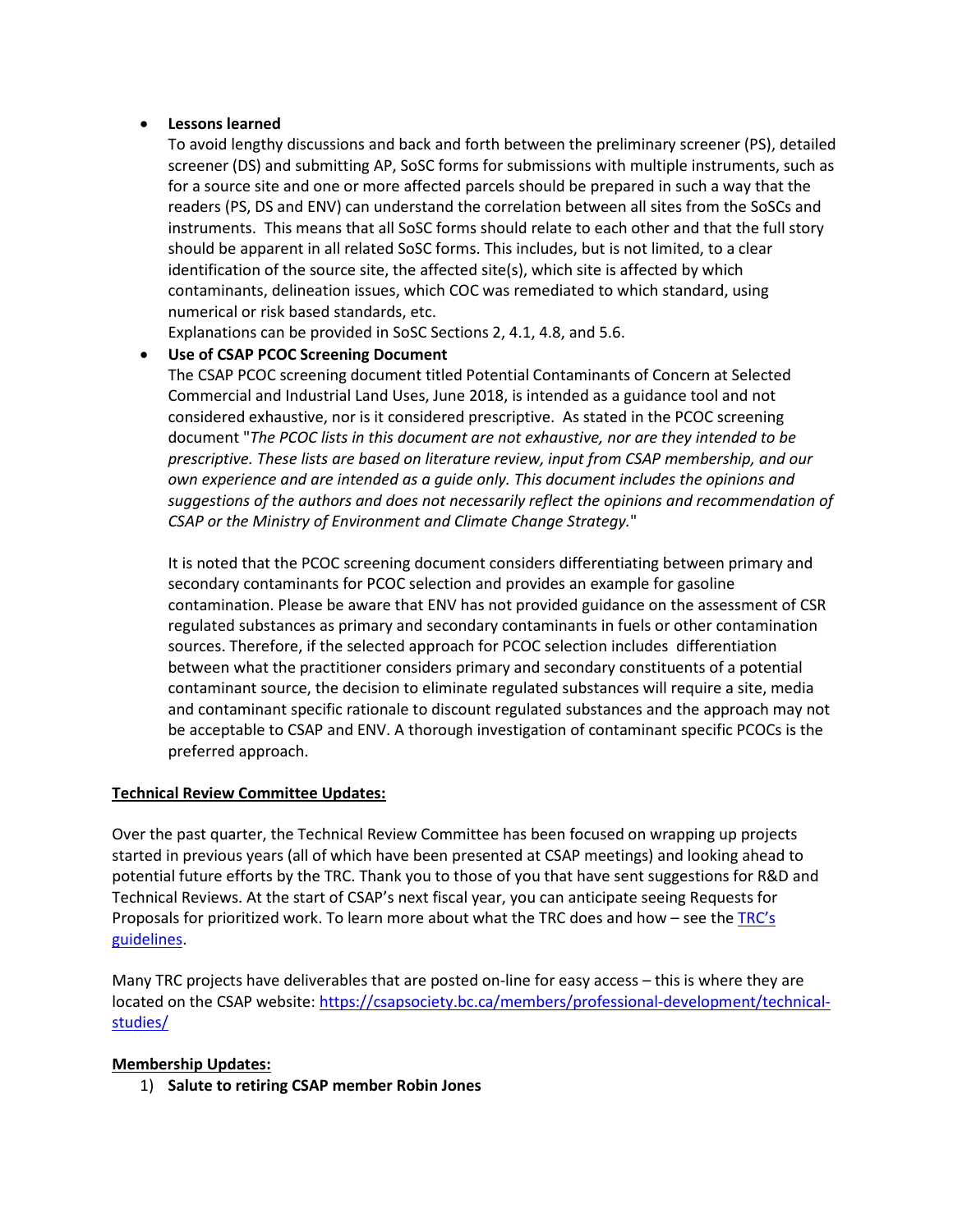Robin Jones has been a Numerical AP since May 2003, and stepped down as a CSAP member in December 2019.

He was an active member of CSAP:

Board of Directors from 2013 to 2017 Membership Committee from 2013 to 2014 PD Sub-Committee from 2014 to 2015

Discipline Committee from 2014 to 2015

Executive Committee from 2014 to 2017

Governance Committee from 2017 to 2019

CSAP thanks Robin for his dedicated work on the various CSAP committees he participated on and wishes him the best in his future endeavours.

# 2) **Congratulations to the new CSAP Members**

The following individuals have successfully completed the CSAP exam process and have been appointed to the Roster of Approved

Professionals by ENV:

#### **Numerical:**

Darlene Atkinson, Lindsay Beaton, Paul Gardner, Brent Olson **Risk:** Albert Loveridge

## 3) **Request for Examination Development Volunteers**

The Membership Committee invites interested AP's to put their name forward to volunteer as part of the examination process.

The exam development panel will be selected based on experience and a range of locations and company affiliations.

**Exam Developer:** The time commitment is as follows:

• New volunteers 2-hours webinar on March  $20<sup>th</sup>$ .

**[2 billable hour]**

Experienced volunteers 1-hour webinar on March 20<sup>th</sup>.

# **[1 billable hour]**

• Write 2 exam questions by Friday April 10th, write 3 exam question by Monday June 15. This is a firm deadline; no extensions will be made.

## **[10 billable hours]**

Attend a 2-hour writing workshop on Tue April 21<sup>st</sup> (Numerical); Wed April 22<sup>nd</sup> (Regulatory), and; Thu April 23<sup>rd</sup> (Risk).

# **[2 billable hours]**

- Peer review of questions
- Attend a 1.5-day exam development workshop on September: 15 & 16 (Numerical); 17 & 18 (Regulatory), and; 21 & 22 (Risk) **[12 billable hours]**

# 4) **Request for Experience Reviewers**

The Membership Committee invites interested AP's to put their name forward to review new candidate's' work experience and provide a recommendation.

We encourage past and present Exam Developers volunteers to be Experience Reviewers too.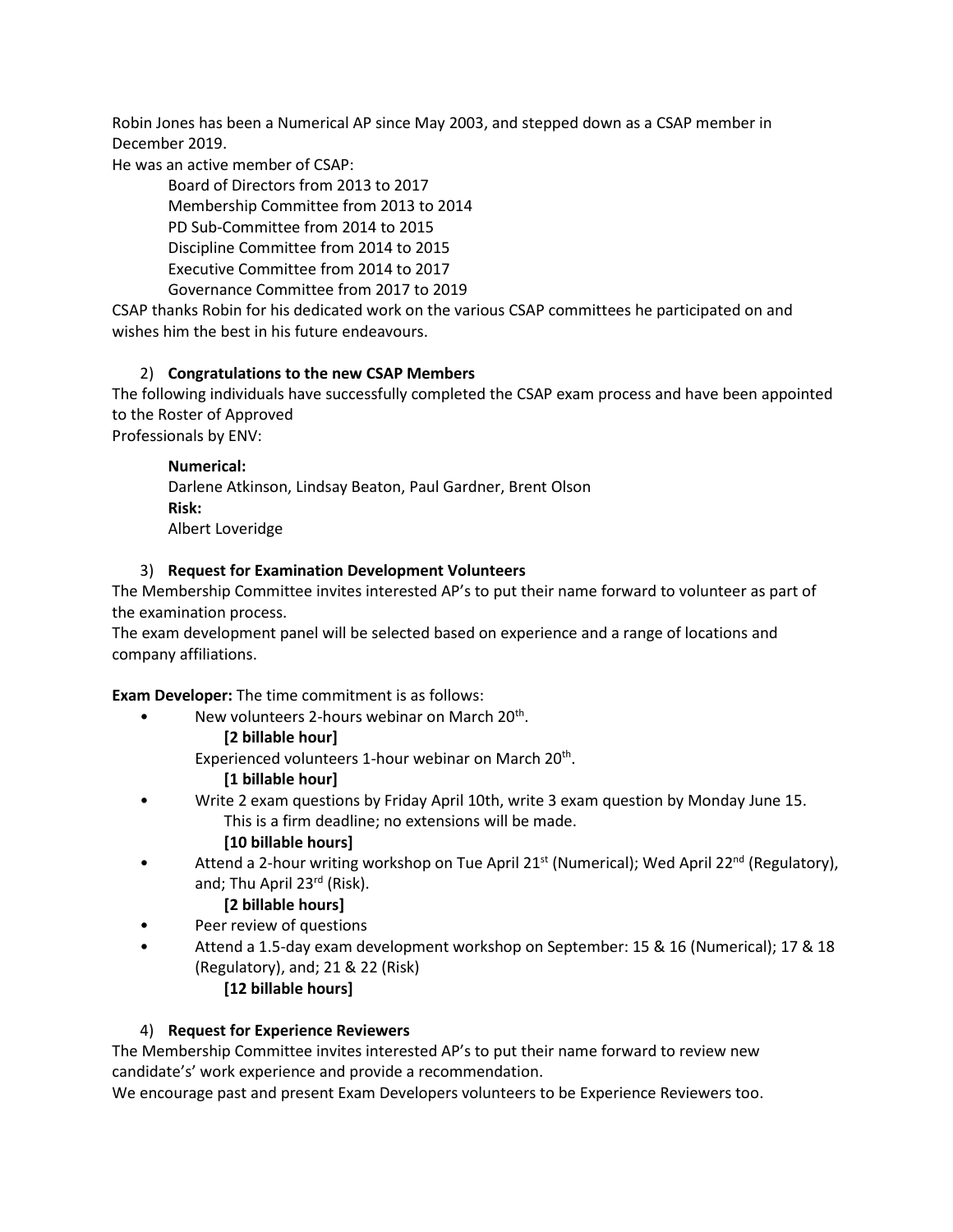**Experience Reviewer:** The time commitment is as follows:

- Attend 1-hour intro webinar on June 5<sup>th</sup>
	- **[1 billable hour]**
- Experience Reviewers are paired to review each candidate's experience presentation **[maximum 4 billable hours per review]**
- CSAP encourages the reviewers to request further information to the candidates if necessary, and to interview them in case they still have doubts and the documents do not suffice for the application resolution

# **[billable time dependent on case-by-case basis]**

Provide experience review results

# **Due date July 17th**

**Please indicate which category of Experience Reviewer (Numerical, Regulatory, Risk)** you are interested in by emailing back to [npomareda@csapsociety.bc.ca.](mailto:npomareda@csapsociety.bc.ca)

# 5) **To remain a member in good-standing**

- Enter mandatory professional development hours through the submission manager by Dec  $31^{st}$ every year. There are two ways to enter PD hours:
	- a. [By type](http://csapsociety.bc.ca/wp-content/uploads/CSAP-PD-Hours-Report-two-ways-to-report_type.pdf)
	- b. [By event](http://csapsociety.bc.ca/wp-content/uploads/CSAP-PD-Hours-Report-two-ways-to-report_event.pdf)

Great job everyone for entering their PD hours for 2019! The on-line manager is continually being updated to make this process easier. We are working on it!

- Pay annual CSAP Membership fees (invoices will be issued in April , deadline for payment is June  $9<sup>th</sup>$ - late fee will be charged after that day);
- Provide proof of and maintain liability insurance (when insurance expires);
- Provide proof of good standing with parent professional organization; **AND**
- If your membership is up for renewal, submit one recommendation for a legal instrument through CSAP must have been submitted over the last three-year period.

An AP will not be allowed to practice as an AP unless ALL of these requirements are met.

## 6) **Changes on Membership Guidelines**

The Membership Guidelines have been updated in the past year and are almost complete (for the time being). The latest version will be released in the next couple of months. Briefly, the main topics undergoing revision are:

- Eligibility Criteria better clarity on:
	- o relevant and direct documented experience for new applicants (RDE vs DDE)
	- o RDE and DDE with respect to Risk-based Standards Approved Professionals
	- o References (i.e., supervisors)
- Experience Review Process
	- o Addition of qualifications, guidelines and forms
- Project Examples added for Numerical and Risk-based Standards applications forms revised
- Members in good standing and fines/consequences for not meeting the requirements in main body and Appendix 11
- Clarity and simplification of CPD Categories addition of Categories 3a and 3b.
- Appendix 9 Presentation of CPD hours removal of forms for submitting to CSAP. On-line submission is now mandatory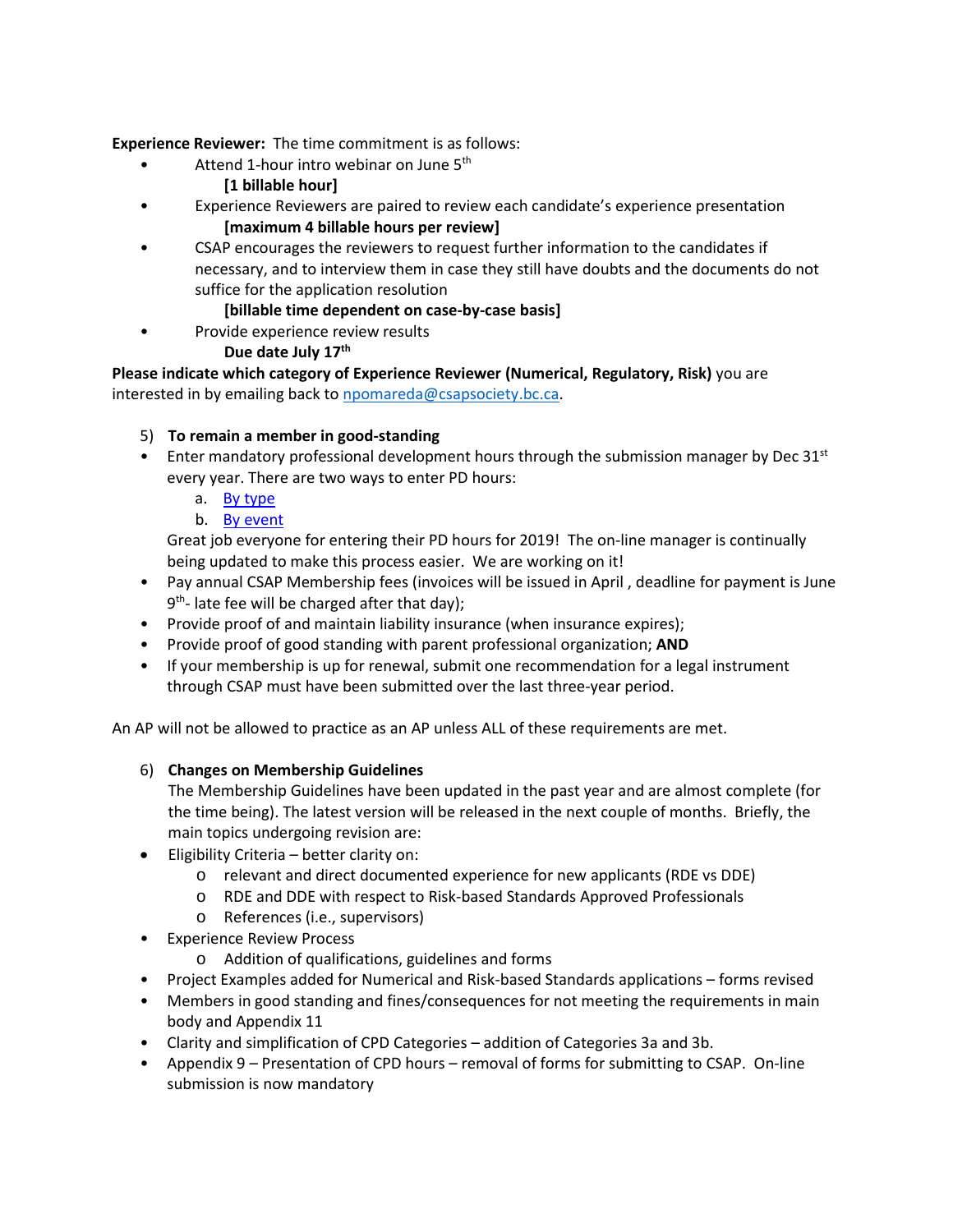#### **Professional Development Updates:**

1) **Webinars**

Mark your calendars for our live webinar on:

Detailed Screening – Take 2 on April 21!

To learn more about what the detailed screeners look for, what are the most common mistakes they encounter, and how to avoid them, please check it out.

And if you miss the webinar, no problem! Simply go to our website and view the recording, as well as these other great topics! <https://csapsociety.bc.ca/members/pd-webinars/>

- P22 and TG4 Soil Vapour
- PREPARING A CSAP SUBMISSION
- OMNIBUS STANDARDS REVIEW: REAL DATA REAL RESULTS
- SLRA and GROUNDWATER MODELS
- PA and DETAILED SCREENING Lessons Learned
- DETAILED ADMINISTRATIVE SCREENING
- TG4 and Trench Worker Attenuation Factors

And YES, we are working on new webinars on topics such as:

- The new CSAP Submissions Manager
- CLAUSE 1 AND 2 Regulatory Instruments, Risk Conditions, PVPs, CoCs, AG11

If you have an idea for a webinar, please send it along to CSAP!

#### 2) **Annual General Meeting**

Mark your calendars for CSAP's Annual General Meeting to be held in Vancouver on Tuesday June 16, 2020. This promises to another good one, and will include presentations on on-going CSAP initiatives and ministry updates. Register [here.](https://csapsociety.bc.ca/events-2/)

# 3) **Events, Conferences, Training**

Stay tuned! CSAP will be sending monthly notices of learning and networking opportunities that may be of interest to you!

## 4) **Reach Out!**

Got a technical or "gray area" issue that you've run in to for a site you are working on? Need some advice, guidance or feedback? Why not reach out to other APs, or ask CSAP and we'll see if we can find someone to help? Many APs are more than willing to share their experience on similar issues, and that may just what you need to move forward.

#### **INDUSTRY Events**

**List of Potential Professional Development Opportunities**

#### **Geoenviropro Talks**

Weekly, every Wednesday at 10:00am – free Sign up to be notified [here.](http://geoenviropro.com/gprotalks/)

#### **EGBC Website**

Browse here for a list of PD offerings, such as webinars, events, seminar recordings, etc.